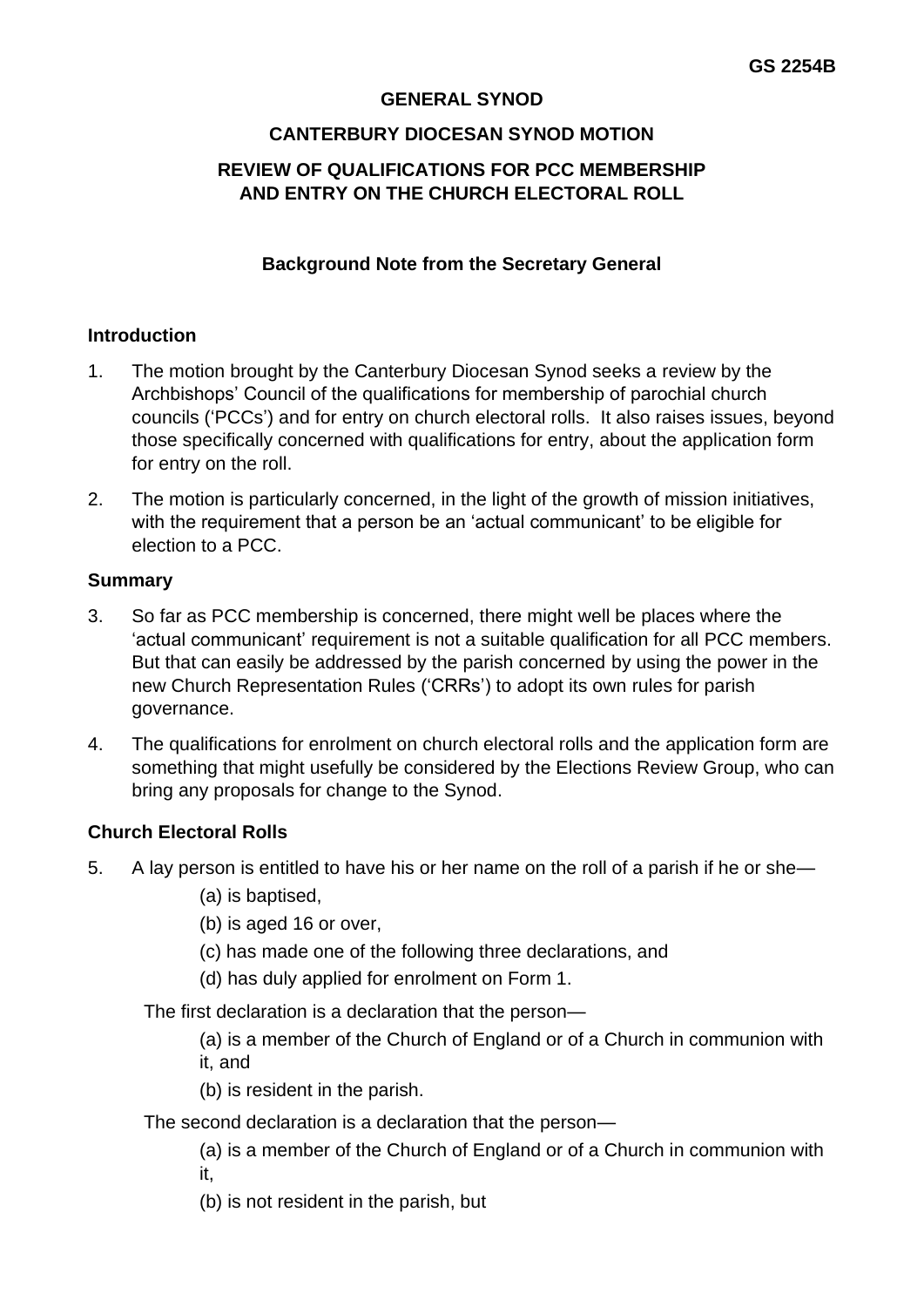(c) has habitually attended public worship in the parish during the preceding six months.

The third declaration is a declaration that the person—

(a) is a member in good standing of a Church which is not in communion with the Church of England but subscribes to the doctrine of the Holy Trinity,

(b) is also a member of the Church of England, and

(c) has habitually attended public worship in the parish during the preceding six months.

- 6. These and other provisions governing church electoral rolls are contained in Part 1 of the CRRs. The Church Representation and Ministers Measure 2019 ('the Representation Measure') entirely replaced the then existing CRRs with a new CRRs. Part 1 of the new CRRS was based on the equivalent provisions of the old CRRs. The Revision Committee for the Measure reviewed the provisions concerning church electoral rolls and considered a number of submissions from members of the Synod for their amendment: see GS [2046YY](https://www.churchofengland.org/sites/default/files/2018-06/GS%202046YY%20and%20GS%202047YY%20-%20Church%20Represenation%20and%20Minister%20Measure%20%28Revision%20Committee%20report%29.pdf) at paragraphs 82 to 136. That involved the Revision Committee considering, among other things, what was meant by being 'a member of the Church of England' and by 'habitual worship'. The Revision Committee received only one submission directly concerned with the qualifications for entry on the roll. That submission, which would have excluded resident parishioners who did not habitually attend public worship in the parish, was not accepted by the Revision Committee. No member of the Synod tabled amendments to the provisions concerned with electoral rolls at the Revision Stage in full Synod.
- 7. As matters stand, a person who worships in a mission initiative rather than at the usual parish services is eligible to be a member of the church electoral roll for the parish where the worship of the mission initiative takes place if that person meets the other eligibility criteria.
- 8. Applications for enrolment on the church electoral roll are necessarily quite complex owing to the existence of three different categories of persons who qualify for enrolment, i.e. Anglican resident parishioners, Anglican non-residents who habitually worship in the parish, and members of non-Anglican Trinitarian churches who are habitual worshippers in the parish and who are also prepared to declare themselves to be members of the Church of England.
- 9. The background paper from the Diocese of Canterbury refers to the absence on the application form for enrolment of any statement about the benefits of being a member of the church or the expectations the church has of its members. However, the church electoral roll is not, and is not intended to be, a list of 'members' of the church in the relevant parish. It is a roll of electors, i.e. those persons who are entitled to vote in elections of representatives of the laity on the PCC and the deanery Synod and who, in addition to all those on the local government register of electors, are entitled to vote in elections of churchwardens of the parish. The total membership of the Church of England is greater than the number of those whose names are entered on church electoral rolls. The concept of membership of the Church of England is nowhere defined and there is no single, overarching concept of membership of the Church of England. In principle, anybody in England may regard him- or her-self as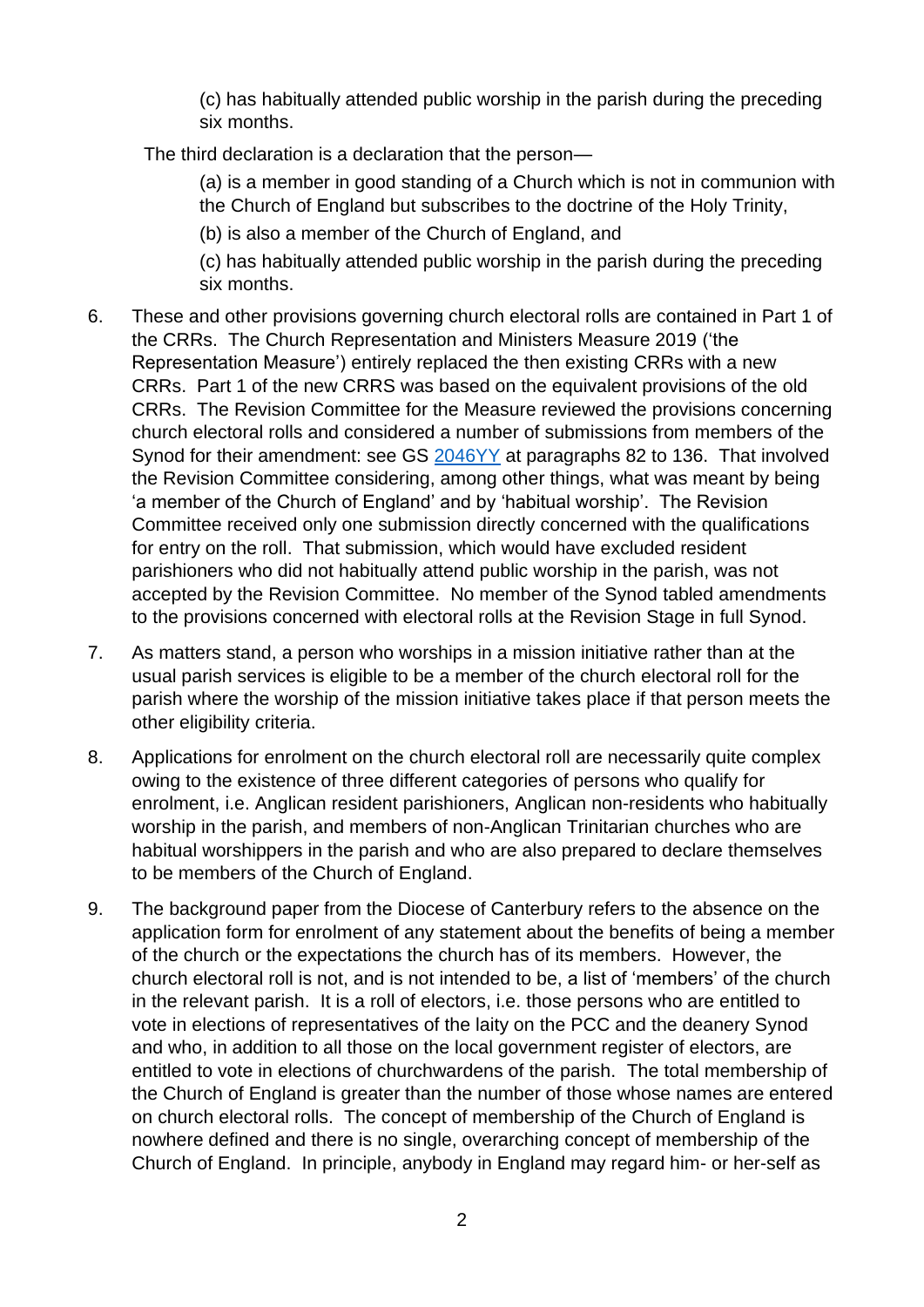a member of the Church of England and is entitled to receive the ministry of the Church of England by virtue of being a parishioner.

10. There might be some ways in which the application for enrolment could be simplified, but the form needs to reflect the statutory eligibility criteria and unless they were radically changed, the scope for changing the form would be quite limited. This is something that might usefully be considered by the Elections Review Group.

# **Membership of Parochial Church Councils**

- 11. As the background paper from the Diocese of Canterbury says, **under the model rules for parish governance** (CRRs Part 9), to be qualified for election as a representative of the laity on a PCC (or on any other body of synodical government) a person must be an 'actual communicant'. An actual communicant is a person who is confirmed (or otherwise entitled to receive Communion in the Church of England) and who has received Communion according to the use of the Church of England or of a Church in communion with it at least three times during the preceding 12 months (CRR rule 83(2)). In addition to being an actual communicant, to be qualified for election as a representative of the laity, a person must also be aged 16 or over and his or her name must have been on the church electoral roll for at least the preceding six months.
- 12. The Canterbury background paper notes that some mission initiatives (often referred to as 'fresh expressions [of church]') do not involve eucharistic worship. A person who worships exclusively in a mission initiative where the worship does not involve any eucharistic worship will not, therefore, be an actual communicant and, under the model rules, will not be qualified for election to the PCC of the parish where the mission initiative is based.
- 13. **However, parishes are not obliged to use the model rules for parish governance: they are simply the default if a parish puts nothing else in their place.** Part 2 of the new CRRs enables a parish which wishes to do so to amend, supplement or replace the model rules. It is already possible for a parish to make a scheme amending the model rules so that, for example, a certain number of noncommunicants could be elected to its PCC.
- 14. Whether being an 'actual communicant' should generally cease to be a qualification for election as a representative of the laity is a weighty question. It would, in principle, have implications not only for the membership of PCCs but also of deanery and diocesan synods and of the House of Laity of the General Synod.
- 15. Against that background, it may be noted that there is nothing inherently noneucharistic about the worship of mission initiatives. The [House of Bishops' Code of](https://www.churchofengland.org/sites/default/files/2018-07/GS%202109%20-%20Code%20of%20Practice%20on%20Mission%20Initiatives.pdf)  Practice [for Mission Initiatives](https://www.churchofengland.org/sites/default/files/2018-07/GS%202109%20-%20Code%20of%20Practice%20on%20Mission%20Initiatives.pdf) (July 2018) provides guidance about worship and the administration of the sacraments in mission initiatives. The Code states (at paragraph 5.4.2) that the bishop, in drawing up the order authorising a mission initiative, will pay 'careful attention … to how [the] sacraments of Holy Communion and Christian initiation will be administered'.